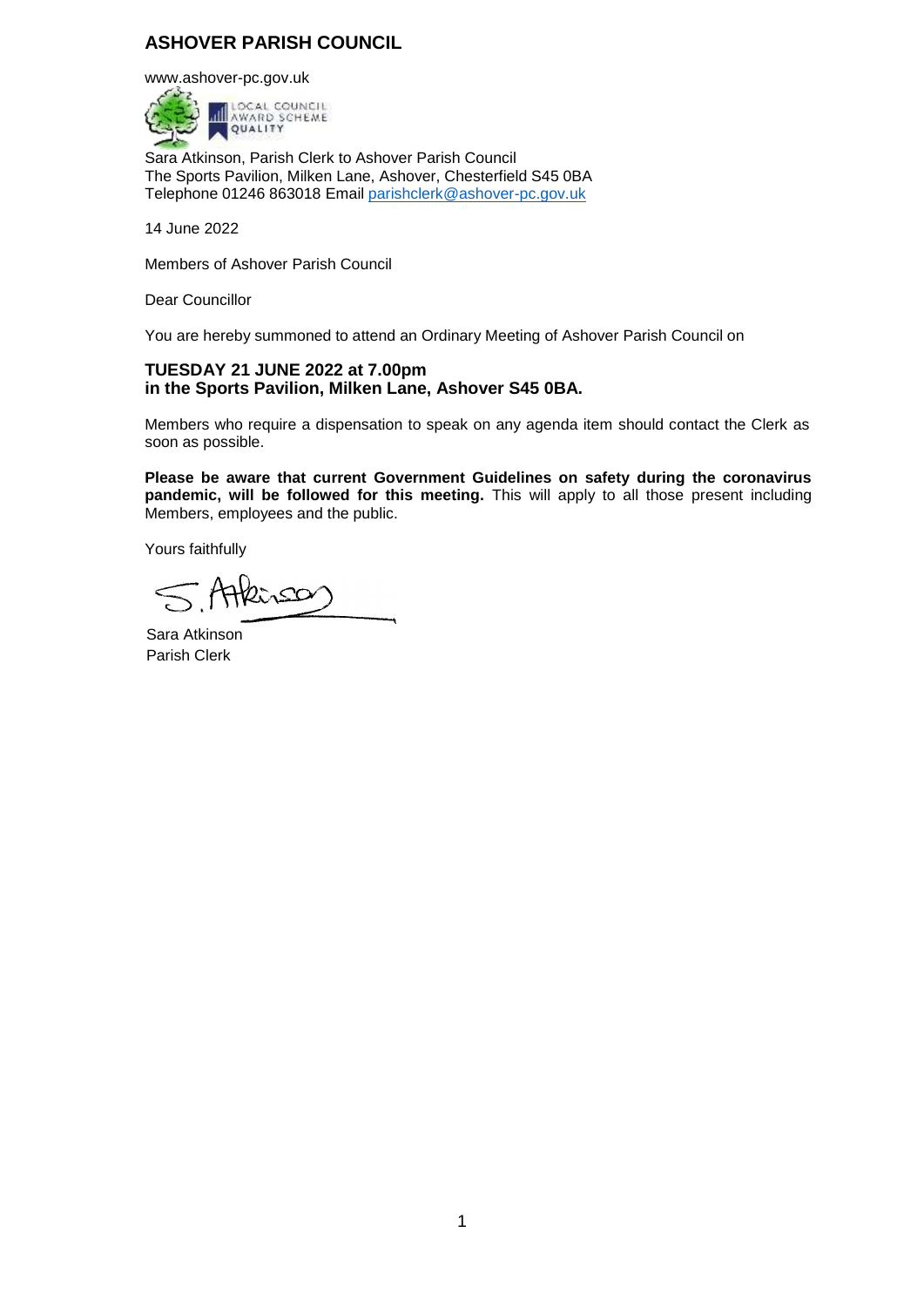#### **CONTENTS**

| 1.  |  |
|-----|--|
| 2.  |  |
| 3.  |  |
| 4.  |  |
| 5.  |  |
| 6.  |  |
| 7.  |  |
| 8.  |  |
| 9.  |  |
| (a) |  |
| (b) |  |
| (c) |  |
| (d) |  |
| (e) |  |
| (f) |  |
| (g) |  |
| (h) |  |
| (i) |  |
| 10. |  |
| (a) |  |
|     |  |
|     |  |

### <span id="page-1-0"></span>**1. Apologies**

To receive apologies for absence.

#### <span id="page-1-1"></span>**2. Variation of Order of Business**

#### <span id="page-1-2"></span>**3. Declaration of Members Interests and Requests for Dispensation**

Members are requested to declare the existence and nature of any disclosable pecuniary interest and/or other interest, not already on their register of interests, in any item on the agenda and withdraw from the meeting at the appropriate time, or to request a dispensation. Please note that appropriate forms should be completed prior to commencement of the meeting.

### <span id="page-1-3"></span>**4. Recording and Filming of Council and Committee Meetings**

The right to record, film and to broadcast meetings of the council, committees and sub- committees is established following the Local Government Audit and Accountability Act 2014. This is in addition to the rights of the press and public to attend such meetings. Meetings or parts of meetings from which the press and public are excluded may not be filmed or recorded. Members of the public are permitted to film or record meetings to which they are permitted access, in a non- disruptive manner.

#### <span id="page-1-4"></span>**5. Public Speaking (Fifteen Minutes)**

A period of not more than fifteen minutes will be made available for any matters raised by members of the public and Members of the Council to comment on any matter.

If the County Council or District Council Member is in attendance, they will be given the opportunity to raise any relevant matter and Police crime figures will be reported.

### <span id="page-1-5"></span>**6. Exclusion of Public**

To determine which items, if any, on the Agenda should be taken with the public excluded. If the Council decides to exclude the public it will be necessary to pass a resolution in the following terms: - *"That in view of the confidential nature of the business about to be transacted, to consider a resolution to exclude the press and public from the meeting in accordance with the Public Bodies (Admissions to Meetings) Act 1960, s1, in order to discuss the item."*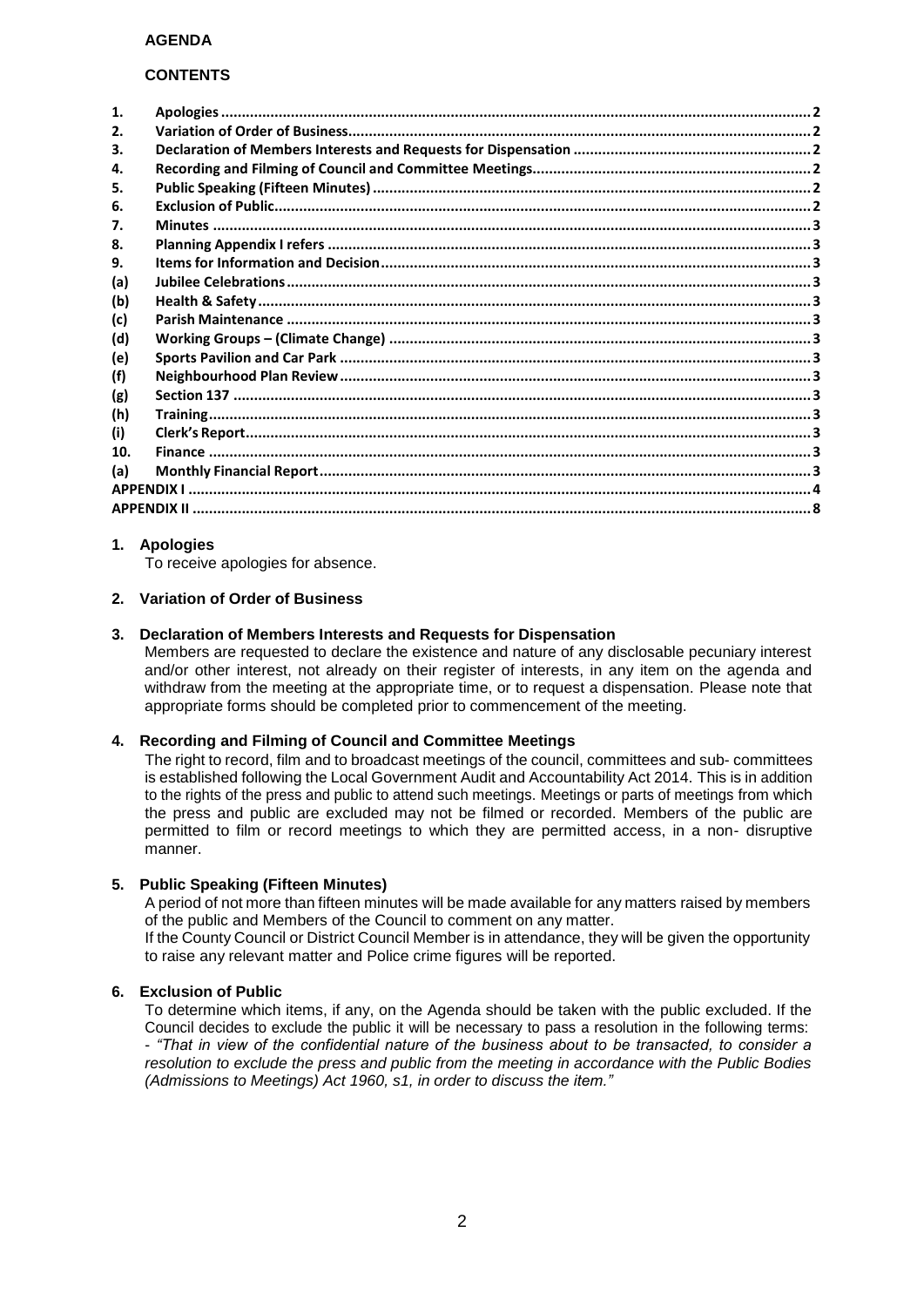## <span id="page-2-0"></span>**7. Minutes**

To confirm the Minutes of the Annual and Ordinary Parish Council Meetings held 17 May 2022 as a correct record.

## <span id="page-2-1"></span>**8. Planning Appendix I refers**

To consider applications/appeals received from the Planning Authority and to submit comments. Please note that some applications may be received following Agenda issue.

## <span id="page-2-2"></span>**9. Items for Information and Decision**

<span id="page-2-3"></span>(a) **Jubilee Celebrations**

To receive a report on events and to consider a S137 donation to Ashover Brass Band.

<span id="page-2-4"></span>(b) **Health & Safety**

<span id="page-2-5"></span>To consider any items including any update on the Speed Indicator Devices grant application. (c) **Parish Maintenance**

To consider any items including installation of an updated floodlight meter, additional maintenance work in the Cemetery, toilet cleaning quotation and inspection cover for the Health & Safety Monitor.

- <span id="page-2-6"></span>(d) **Working Groups – (Climate Change)** To receive any updates and reports.
- <span id="page-2-7"></span>(e) **Sports Pavilion and Car Park** To receive any updates.
- <span id="page-2-8"></span>(f) **Neighbourhood Plan Review** To receive an update.
- <span id="page-2-9"></span>(g) **Section 137** To consider any applications.
- <span id="page-2-10"></span>(h) **Training** To consider DALC [training opportunities](https://www.derbyshirealc.gov.uk/list-of-courses.html)
- <span id="page-2-11"></span>(i) **Clerk's Report** Appendix II refers

### <span id="page-2-12"></span>**10. Finance**

## <span id="page-2-13"></span>(a) **Monthly Financial Report**

To confirm as a correct record, the budget appraisal and report/reconciliation from the computerised accounts detailing account balances, payments issued and payments received andany outstanding receipts. The report shall be signed by the Chairman as 'received'. To receive details of cheques signed or for signature by authorised Councillors and BACS invoices for signature.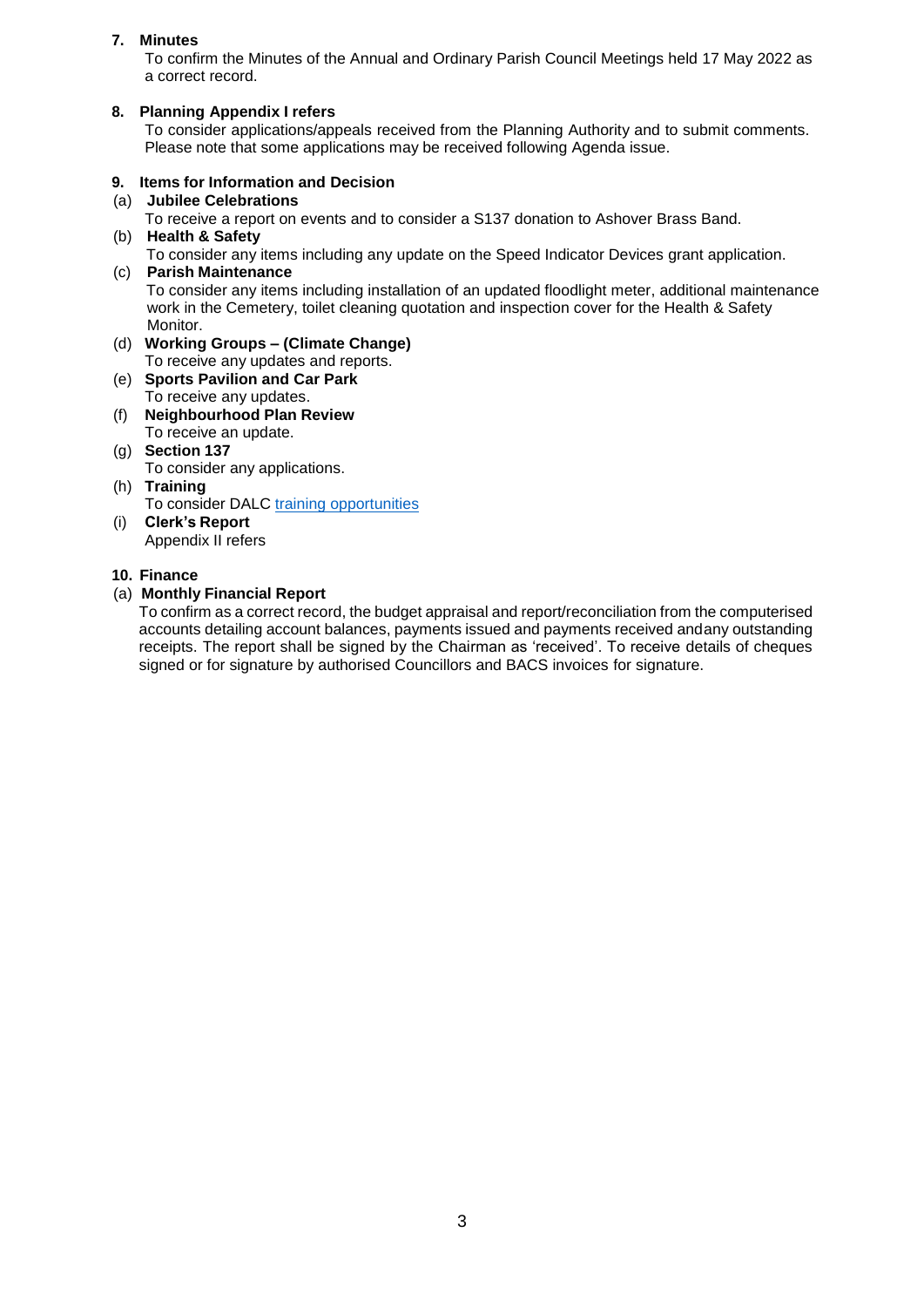### <span id="page-3-0"></span>**APPENDIX I**

ASHOVER PARISH COUNCIL MEETING 21 JUNE 2022 **PLANNING APPLICATIONS**

### **Application Number:** [21/00254/FL](https://planapps-online.ne-derbyshire.gov.uk/online-applications/applicationDetails.do?activeTab=documents&keyVal=QP8XU3LIHIP00)

**Proposal:** Conversion of existing light industrial unit to a 3 bed dwelling house with integral workshop and Juliet balcony (Amended Plans) **Address:** The Barn Allen Lane Tansley Matlock **Applicant:** Mr. K. Emery case officer: Emily Cartwright

### **Application Number:** [22/00507/FLH](https://planapps-online.ne-derbyshire.gov.uk/online-applications/applicationDetails.do?activeTab=documents&keyVal=RBT7HVLIM8300)

**Proposal:** Application for the erection of a detached double garage with gym above **Address:** Moor Grange Doehole Lane Brackenfield Alfreton **Applicant:** Mr and Mrs Medforth case officer: Alice Lockett

## **Application Number:** [22/00506/FL](https://planapps-online.ne-derbyshire.gov.uk/online-applications/applicationDetails.do?activeTab=documents&keyVal=RBT7HHLIM8100)

**Proposal:** Erection of a replacement general purpose agricultural building **Address:** Moor Grange Doehole Lane Brackenfield Alfreton **Applicant:** Mr & Mrs Eales case officer: Alice Lockett

## **Application Number:** [22/00524/FLH](https://planapps-online.ne-derbyshire.gov.uk/online-applications/applicationDetails.do?activeTab=documents&keyVal=RC4BHLLIMAF00)

**Proposal:** Proposed greenhouse and slabbed base to front (Conservation Area) **Address:** Yew Tree Cottage Moor Road Ashover Chesterfield **Applicant:** Clare Machin case officer: Curtis Rouse

### **Application Number:** [22/00546/FLH](https://planapps-online.ne-derbyshire.gov.uk/online-applications/applicationDetails.do?activeTab=documents&keyVal=RCFFGZLIMCR00)

**Proposal:** Remodel of existing bungalow, works including: addition of a new first-floor above the bungalow, altering the hip roof to a gable roof and alterations to the some of the existing fenestration. Addition of a two-storey rear extension with wall clad in render and timber, a tiled roof and new fenestration. (Revised scheme of 21/01047/FLH) **Address:** The Bungalow Ashover Road Littlemoor Ashover **Applicant:** Mr & Mrs Pickles case officer: Curtis Rouse

### **Application Number:** [22/00458/FLH](https://planapps-online.ne-derbyshire.gov.uk/online-applications/applicationDetails.do?activeTab=documents&keyVal=RB3ORWLI06400)

**Proposal:** Oak framed, glass roofed Rear Canopy (Affecting the setting of a Listed Building/Conservation area). **Address:** The Wheatcroft Butts Road Ashover Chesterfield **Applicant:** Mr. Mark Jennison case officer: Asbury Planning

## **Application Number:** [22/00466/FL](https://planapps-online.ne-derbyshire.gov.uk/online-applications/applicationDetails.do?activeTab=documents&keyVal=RBB5OFLIM4C00)

**Proposal:** Retrospective application for change of use to mixed agricultural/equestrian use for livery business (Affecting a public right of way)(Affecting the setting of a listed building) **Address:** Buntingfield Farm Cullumbell Lane Uppertown Ashover **Applicant:** Mr and Mrs C Renshaw case officer: Alice Lockett

### **Application Number:** [22/00504/FL](https://planapps-online.ne-derbyshire.gov.uk/online-applications/applicationDetails.do?activeTab=documents&keyVal=RBT7GSLIM7X00)

**Proposal:** Application for conversion of barn to dwelling **Address:** Moor Grange Doehole Lane Brackenfield Alfreton **Applicant:** Mr & Mrs Eales case officer: Alice Lockett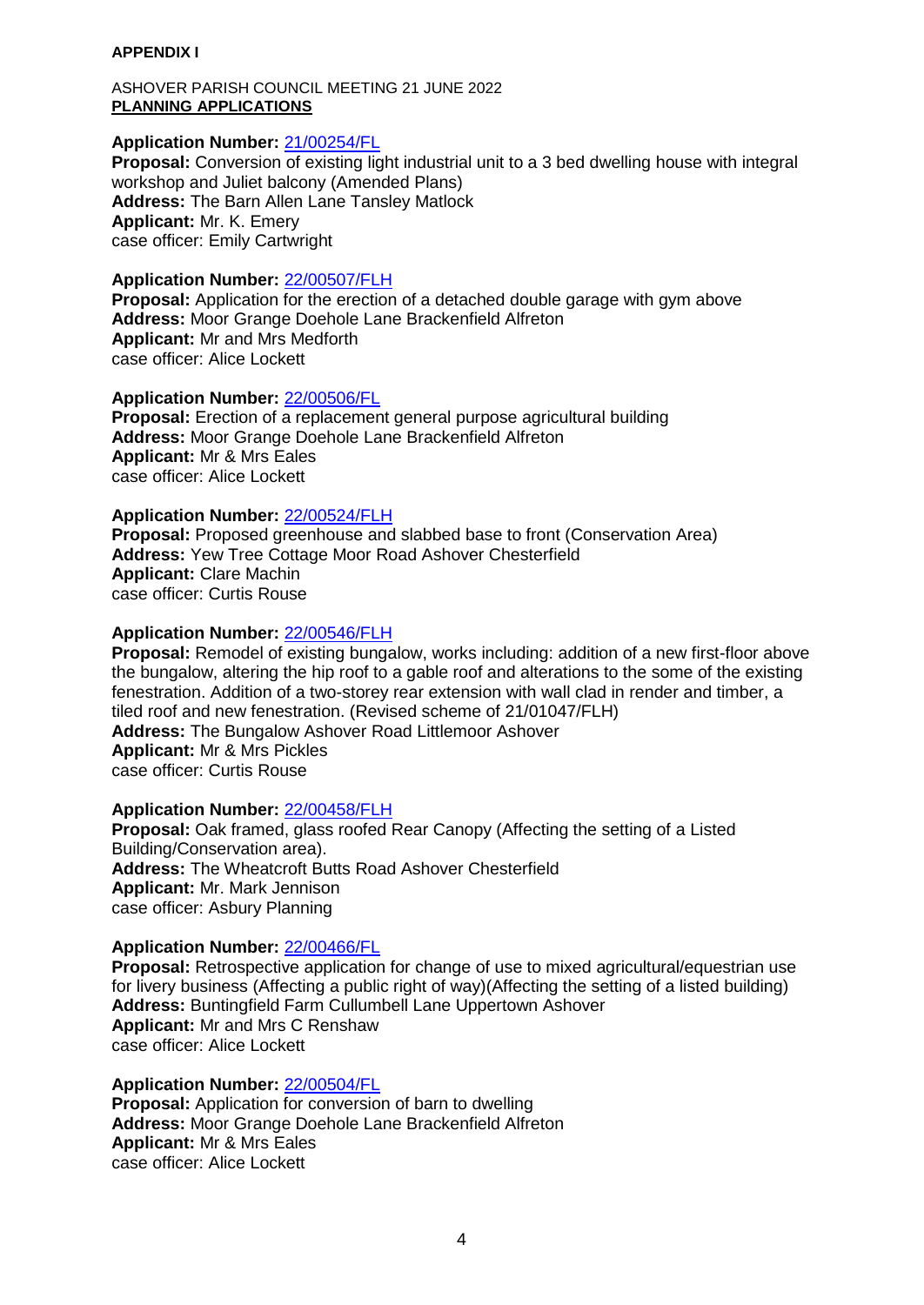## **Application Number:** [22/00247/FLH](https://planapps-online.ne-derbyshire.gov.uk/online-applications/applicationDetails.do?activeTab=documents&keyVal=R8HJA3LILJ800)

**Proposal:** Replacement chimney stacks, pots and cement verges, replacement of internal staircase, opening up of first floor ceiling in bedroom 2, stone window heads and cills, replacement and refurbishment of windows, replacement of single storey rear extension with new, alterations to the existing vehicular access and gates and new replacement garage (Listed Building) (Amended Title/Amended Plans)

**Address:** Stubben Edge Cottage Badger Lane Ashover Chesterfield **Applicant:** Mr David Roe case officer: Graeme Cooper

## **Application Number:** [22/00287/LB](https://planapps-online.ne-derbyshire.gov.uk/online-applications/applicationDetails.do?activeTab=documents&keyVal=R8W6BILI06400)

**Proposal:** Listed Building Consent for replacement chimney stacks, pots and cement verges, replacement of internal staircase, opening up of first floor ceiling in bedroom 2, stone window heads and cills, replacement and refurbishment of windows, replacement of single storey rear extension with new, alterations to the existing vehicular access and gates and new replacement garage (Amended Title/Amended Plans)

**Address:** Stubben Edge Cottage Badger Lane Ashover Chesterfield **Applicant:** Mr David Roe case officer: Graeme Cooper

## **Application Number:** [21/01468/FL](https://planapps-online.ne-derbyshire.gov.uk/online-applications/applicationDetails.do?activeTab=documents&keyVal=R47M2LLI06K00)

**Proposal:** Change of use of amenity land for the provision of 10 Parking Spaces **Address:** Land at Junction of Alton Lane And Stubben Edge Lane Alton Lane Littlemoor Ashover **Applicant:** Ms Victoria Vernon – NEDDC case officer: Asbury Planning

## **Application Number:** [21/01471/FL](https://planapps-online.ne-derbyshire.gov.uk/online-applications/applicationDetails.do?activeTab=documents&keyVal=R47NO2LI06K00)

**Proposal:** Change of use of amenity land for the provision of 10 Parking Spaces (additional information) **Address:** Garage Block to The Rear Of 5 To 12 Dovecotes Church Street Ashover **Applicant:** Ms Victoria Vernon - NEDDC case officer: Asbury Planning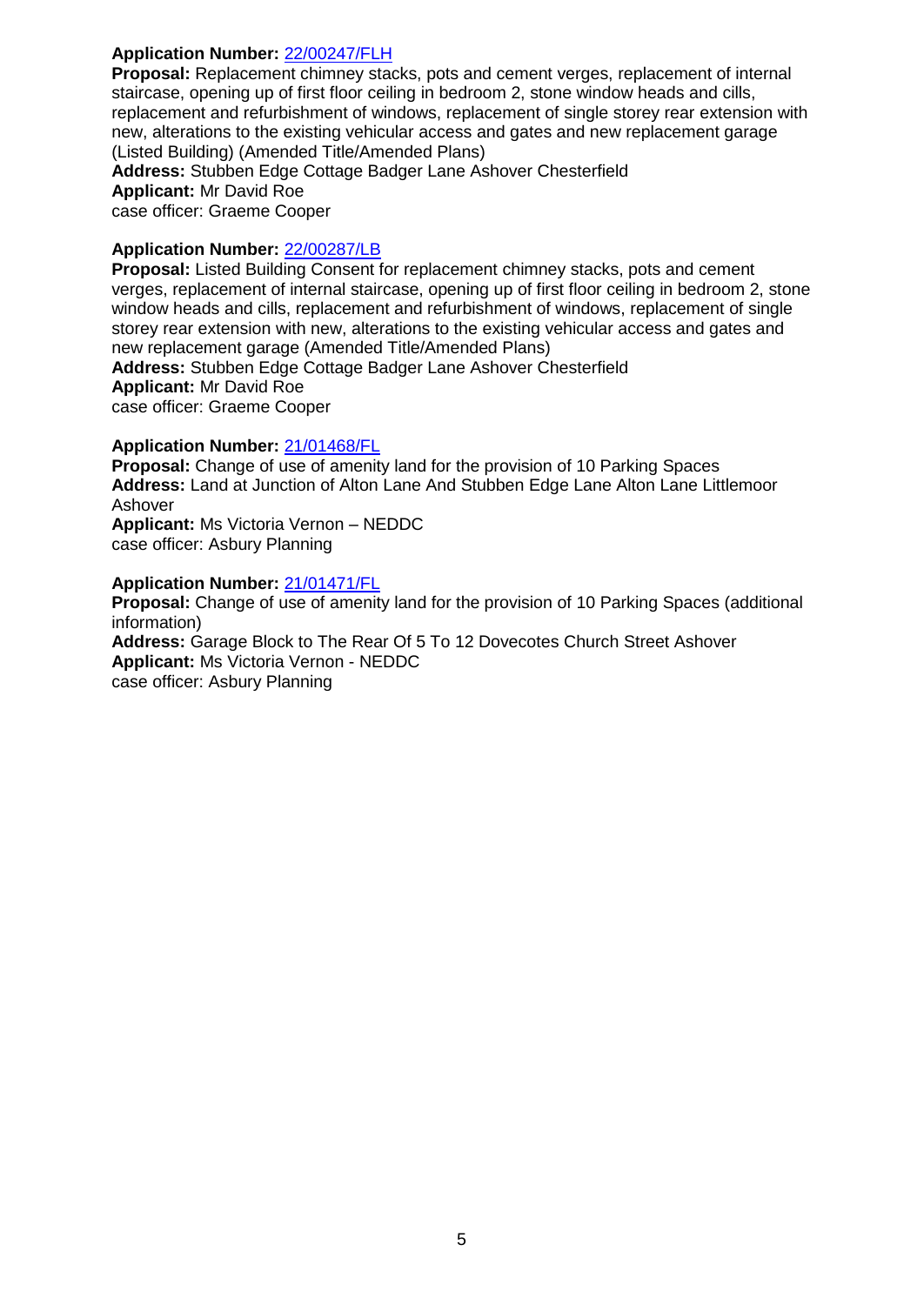#### **DECISIONS**

| <b>Application No:</b> | NED22/00215/FLH             |
|------------------------|-----------------------------|
| Parish:                | <b>Ashover Parish</b>       |
| Officer:               | <b>Mr Stephen Kimberley</b> |
| <b>Responsibility:</b> | <b>Delegated</b>            |
| Agent:                 | <b>Mr Andrew Stock</b>      |

Two storey extension to south elevation and alterations to openings (revised scheme of 21/01251/FLH) (Affecting Public Right of Way) at Rough Close Farm Coldharbour Lane Ashover Chesterfield for Mr Tim Parkin

#### **CONDITIONALLY APPROVED - 10 May 2022**

| <b>Application No:</b> | <b>NED22/00278/FLH</b> |
|------------------------|------------------------|
| Parish:                | <b>Ashover Parish</b>  |
| Officer:               | <b>Curtis Rouse</b>    |
| <b>Responsibility:</b> | <b>Delegated</b>       |
| <b>Agent:</b>          | <b>Patrick Watson</b>  |

Proposed single storey extension to side and rear at Highfield Barn Hilltop Road Ashover Chesterfield for Mr And Mrs Adams

#### **CONDITIONALLY APPROVED - 10 May 2022**

| <b>Application No:</b> | NED22/00363/AGD             |
|------------------------|-----------------------------|
| Parish:                | <b>Ashover Parish</b>       |
| Officer:               | <b>Mrs Emily Cartwright</b> |
| <b>Responsibility:</b> | <b>Delegated</b>            |
| Agent:                 | <b>Mr. T. Stubbins</b>      |

Application for prior notification of agricultural development for proposed track. at Marsh Green Farm Matlock Road Kelstedge Ashover for Mr. Daren Atkinson

#### **PRIOR APPROVAL NOT REQUIRED - 9 May 2022**

| <b>Application No:</b> | <b>NED22/00454/AGD</b>      |
|------------------------|-----------------------------|
| Parish:                | <b>Ashover Parish</b>       |
| Officer:               | <b>Mrs Emily Cartwright</b> |
| <b>Responsibility:</b> | <b>Delegated</b>            |
| Agent:                 | <b>Miss Ellie Johnson</b>   |

Application for prior approval for hardstanding works to the farm yards at Span Carr Farm Highashes Lane Ashover Chesterfield for Mr Roger Hollingworth

**PRIOR APPROVAL NOT REQUIRED - 19 May 2022** 

| <b>Application No:</b> | NED21/00902/FL              |
|------------------------|-----------------------------|
| Parish:                | <b>Ashover Parish</b>       |
| Officer:               | <b>Mrs Emily Cartwright</b> |
| <b>Responsibility:</b> | <b>Delegated</b>            |
| Agent:                 | <b>Mr Richard Keighley</b>  |

Proposed conversion of existing single storey office building to single dwelling with internal alterations and cladding of external walls at The Barn Allen Lane Tansley Matlock for Mr K. Emery - Emery Landscapes Ltd

## **CONDITIONALLY APPROVED - 26 May 2022**

| <b>Application No:</b> | NED21/00992/FLH         |
|------------------------|-------------------------|
| Parish:                | <b>Ashover Parish</b>   |
| Officer:               | <b>Aspbury Planning</b> |
| <b>Responsibility:</b> | <b>Delegated</b>        |
| Agent:                 | <b>S</b> Wemyss         |

Application for part single storey and part two storey rear extension and loft conversion including dormer windows to rear, roof windows to front and window to side gable (Amended Plans) (Amended Title) at 2 Stubben Edge Lane Littlemoor Ashover Chesterfield for Wemyss

### **CONDITIONALLY APPROVED - 27 May 2022**

| <b>Application No:</b> | <b>NED21/01335/DISCON</b> |
|------------------------|---------------------------|
| Parish:                | <b>Ashover Parish</b>     |
| Officer:               | <b>Mrs Alice Lockett</b>  |
| <b>Responsibility:</b> | <b>Delegated</b>          |
| Agent:                 | <b>Mr JOHN CHURCH</b>     |

Discharge of conditions 3 (existing and proposed ground and floor levels), 4 (Materials specifications), 5 (Construction implementation method statement), 6 (Drawings of windows openings/cross sections, eaves details, and gable verge), 7 (Design/Materials of dry stone wall, ha-ha boundary, courtyard and hard landscaping), 9 (external lighting), 10 (Scheme for disposal of foul and surface water), 13 (Plant and materials storage on site), 14 (Access to Syndope Hill), 15 (Vehicle parking and turning), 18 (Bin storage and Bin dwell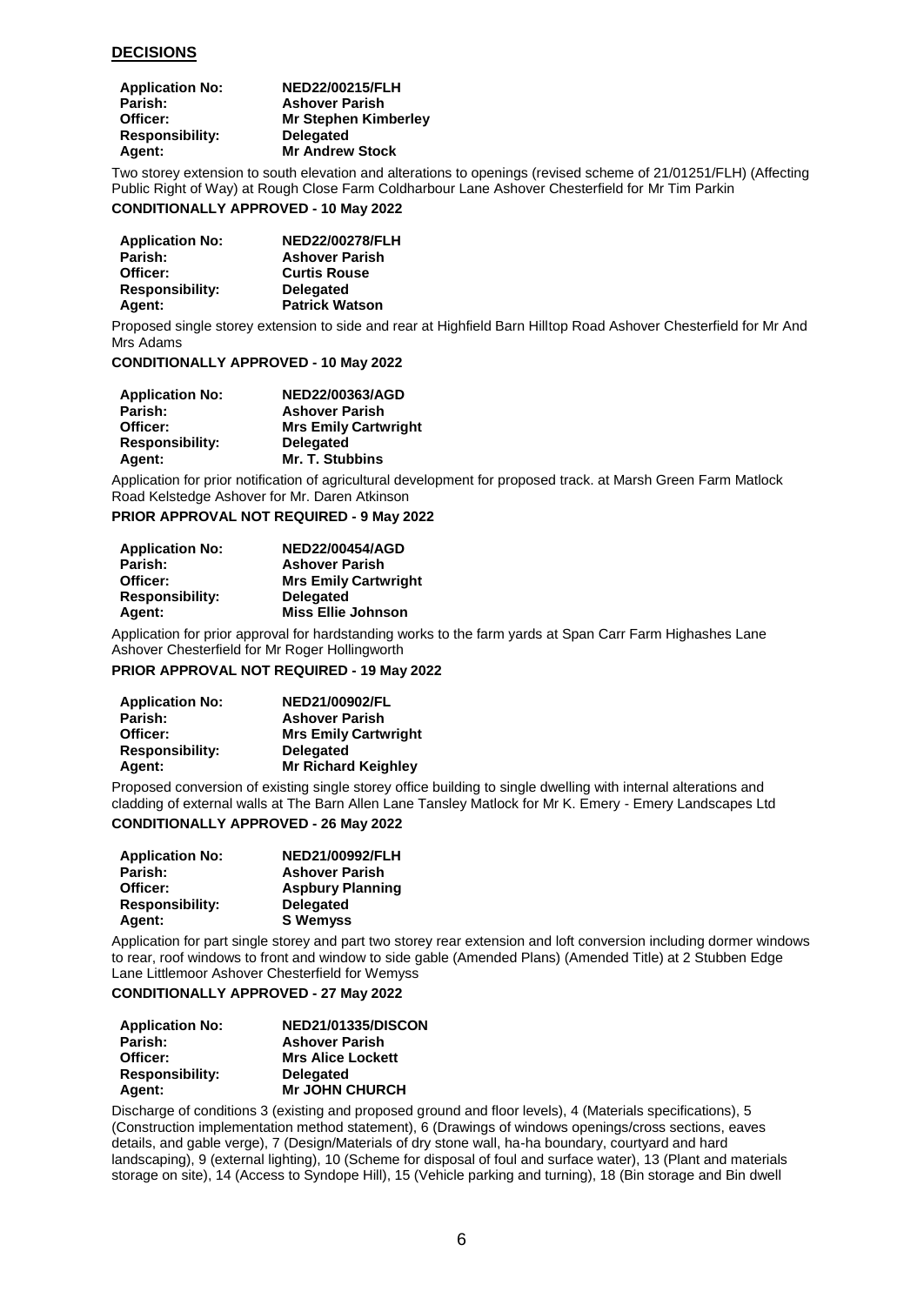area), 19-20 (Contaminated land investigation and remediation), and 23 (Biodiversity enhancement strategy) pursuant of 19/00955/FL at Land To The South East Of Siberia Cottages Sydnope Hill Darley Moor for Mr P Kelly

#### **FURTHER DISCHARGE REQUIRED - 27 May 2022**

| <b>Application No:</b> | <b>NED22/00171/FL</b>   |
|------------------------|-------------------------|
| Parish:                | <b>Ashover Parish</b>   |
| Officer:               | <b>Aspbury Planning</b> |
| <b>Responsibility:</b> | <b>Delegated</b>        |
| Agent:                 |                         |

Proposed 3no. party rooms, new handwash and kitchen facility and managers office. at Matlock Farm Park Jaggers Lane Darley Moor Matlock for Miss Laura Nash

### **CONDITIONALLY APPROVED - 23 May 2022**

| <b>Application No:</b> | <b>NED21/01144/FL</b>   |
|------------------------|-------------------------|
| Parish:                | <b>Ashover Parish</b>   |
| Officer:               | <b>Aspbury Planning</b> |
| <b>Responsibility:</b> | <b>Delegated</b>        |
| Agent:                 | <b>Mr Alan Yarwood</b>  |

Wild camp site with tented camping area and 20 timber pods (Major Development) at Poorlots Quarry Lickpenny Lane Ashover for Mr M Slack

#### **REFUSED - 31 May 2022**

| <b>Application No:</b> | <b>NED22/00169/AGD</b>   |
|------------------------|--------------------------|
| Parish:                | <b>Ashover Parish</b>    |
| Officer:               | <b>Mrs Alice Lockett</b> |
| <b>Responsibility:</b> | <b>Delegated</b>         |
| <b>Agent:</b>          |                          |

Prior approval application for an extension to an agricultural building for storage at Brookside Farm Amber Lane Kelstedge Ashover for Mr D Nightingale

#### **PRIOR APPROVAL NOT REQUIRED - 1 June 2022**

| <b>Application No:</b> | NED22/00366/FLH       |
|------------------------|-----------------------|
| Parish:                | <b>Ashover Parish</b> |
| Officer:               | <b>Curtis Rouse</b>   |
| <b>Responsibility:</b> | <b>Delegated</b>      |
| Agent:                 | <b>Mr Steve Scott</b> |

Demolition of existing garage and construction of Single storey rear extension and Double storey side extension with integral garage. at Wayside Cottage Narrowleys Lane Ashover Chesterfield for Mr Kieran Griffiths

### **CONDITIONALLY APPROVED - 30 May 2022**

| <b>Application No:</b> | <b>NED22/00379/FLH</b>  |
|------------------------|-------------------------|
| Parish:                | <b>Ashover Parish</b>   |
| Officer:               | <b>Curtis Rouse</b>     |
| <b>Responsibility:</b> | <b>Delegated</b>        |
| Agent:                 | <b>Mrs Anna Manning</b> |

Application for a 2 storey side extension with mezzanine above which allows access to the flat roof of the store/utility at Hallmoor Farm Matlock Road Ashover Chesterfield for Lesley and Richard Whittington

**CONDITIONALLY APPROVED - 1 June 2022**